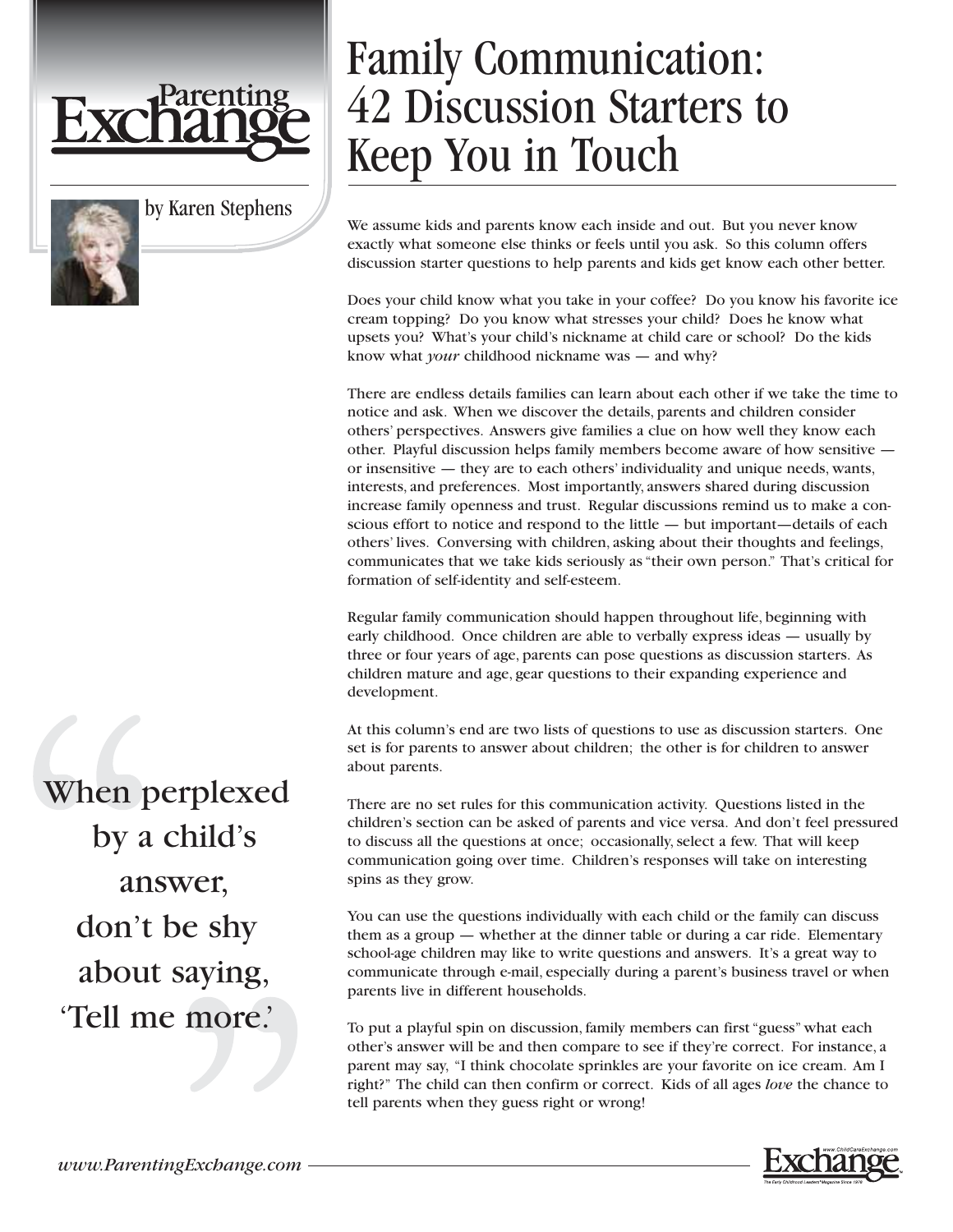I hope some of these discussion starters give you chuckles, and others prompt soul searching. Don't be surprised if some answers surprise or shock you! When perplexed by a child's answer, don't be shy about saying,"Tell me more." Explanations will reveal more than the actual answers. Heart-to-heart continued dialogue is what this process is all about.

## Regular discussions remind us to make a conscious effort to notice and respond to the little but important — details of each others' lives.

## **Questions for Parents to Ask Children**

- What is your first childhood memory?
- Who is your best friend?
- What do you like to do with your spare time?
- If you could be a character on television, which would it be?
- Who are your favorite music recording artists?
- What do you like to do on Saturday mornings?
- What's easiest about being a kid? What's hardest?
- Who is a famous person you'd love to meet?
- What personal skill are you most proud of?
- Which is your favorite sweater?
- Who is your favorite child care or school teacher?
- What is something that really upsets you?
- Where is your favorite place in the house?
- If you could go anywhere, where would it be?
- What chore do you dislike the most?
- What scares you most?
- What do you like to do on vacation?
- What has been your biggest disappointment?
- What is something you really like about me as a parent?
- What is something you'd like me to do more often with you?
- What would you like to change about your bedroom?

## **Questions for Children to Ask Parents**

- What is your best childhood memory? Worst?
- What is your favorite hobby?
- Who is your best friend?
- How did you meet my other parent?